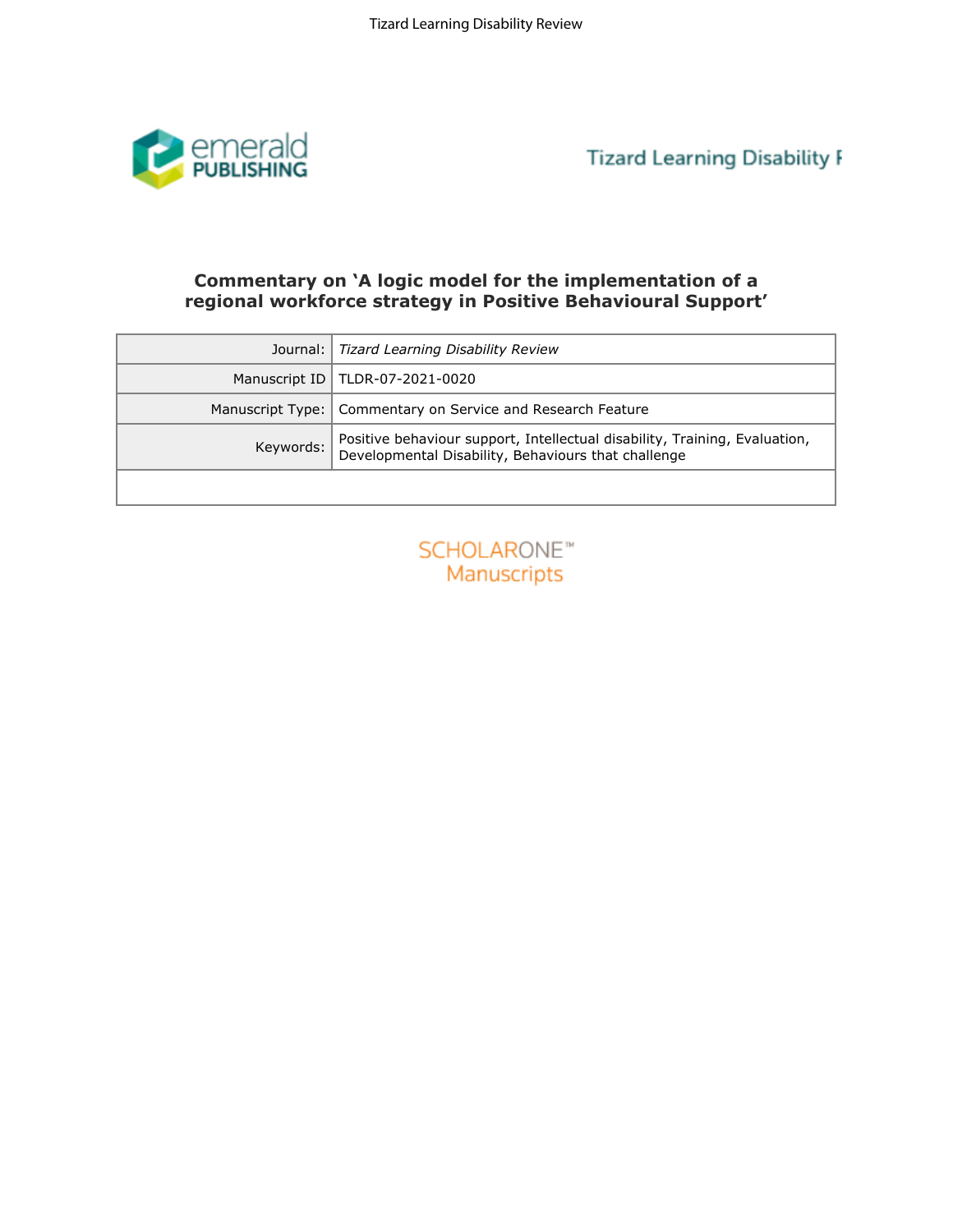1 2

# **Commentary on 'A logic model for the implementation of a regional workforce strategy in Positive Behavioural Support'**

Whils system-wide implementation of Positive Behaviour Support (PBS) is well establisty the entropies the content of an extensive system-wide approach to whe does once the former entail, 2005; Homer et al., 2005; Homer et Whilst system-wide implementation of Positive Behaviour Support (PBS) is well established (e.g., Horner *et al.*, 2005; Horner *et al.*, 2010; McGill *et al.*, 2018). Noone *et al.* (2021) provide the first demonstration of an extensive system-wide approach to workforce development in PBS (see, for further information, Denne *et al.*, 2015), offering accredited programmes for staff, training for family carers and awareness training for the wider system that supports people with intellectual and developmental disabilities (IDD) in one region in England. This system wide approach to PBS training is novel and a welcome development for the field, particularly given the relative lack of research focusing on PBS training and the importance of systems change to facilitate effective implementation of PBS (Allen *et al.*, 2013; Denne *et al.*, 2015; Denne *et al.*, 2020). Noone *et al.* (2021) do, however, highlight challenges in relation to implementing this approach to training and in evaluating the training itself, including participant attrition, challenges to ongoing data collection (due in part to the coronavirus pandemic), logistical issues (e.g., resource requirements, administrative burden) and course design (e.g., the requirement for written assignments). These challenges are unlikely to be unique and similar issues are often reported in the literature (e.g., participant attrition in McGill *et al.*, 2018). However, evidencing the effectiveness of training programmes is of paramount importance for the field and will be key to achieving good outcomes for those supported within a PBS framework, given the range of stakeholders and settings involved in this support.

As a result, this commentary aims to outline key challenges in evaluating the outcomes of PBS training and encourages practitioners and researchers to find solutions to these in order to enhance our understanding of what effective training in PBS involves and ways to maximise this effectiveness. It is beyond the scope of this commentary to offer a comprehensive overview of the literature in this area (interested readers should consult existing reviews of PBS training research, e.g., MacDonald and McGill, 2013; Mahon *et al.*, 2021) or an exhaustive list of issues and their possible solutions, rather the intention is to provide a springboard for the field to begin considering and overcoming these issues in future research / practice. Three main areas will be considered here; the necessary diversity and breadth of PBS training (particularly when utilising a system-wide model), the outcome domains to be evaluated and wider systemic issues that may influence PBS training and evaluation of its effectiveness.

# **Diversity and breadth of PBS training**

PBS may be implemented in a range of ways; by individual practitioners (collaborating with relevant professionals), by teams, or across entire systems (Gore *et al.*, 2013). Each of these implementation models will likely require slightly different approaches to training, although the core content should remain the same and be based on current conceptualisations of PBS and its key competencies (e.g., Gore *et al.*, 2013; Positive Behavioural Support Coalition (UK), 2015). Furthermore, training may vary in level / intensity depending on the target audience (e.g., those who are leading PBS within an organisation will typically receive more intense training than those who are supporting implementation on a day-to-day basis). As a result, a wide range of PBS training initiatives have emerged in the UK from University level courses that are externally accredited and often focus on the PBS model more broadly (rather than in reference to a particular setting), courses offered by specific organisations within the field usually focused on particular stakeholders (e.g., support staff, family carers), courses offered by individual practitioners for specific services, and in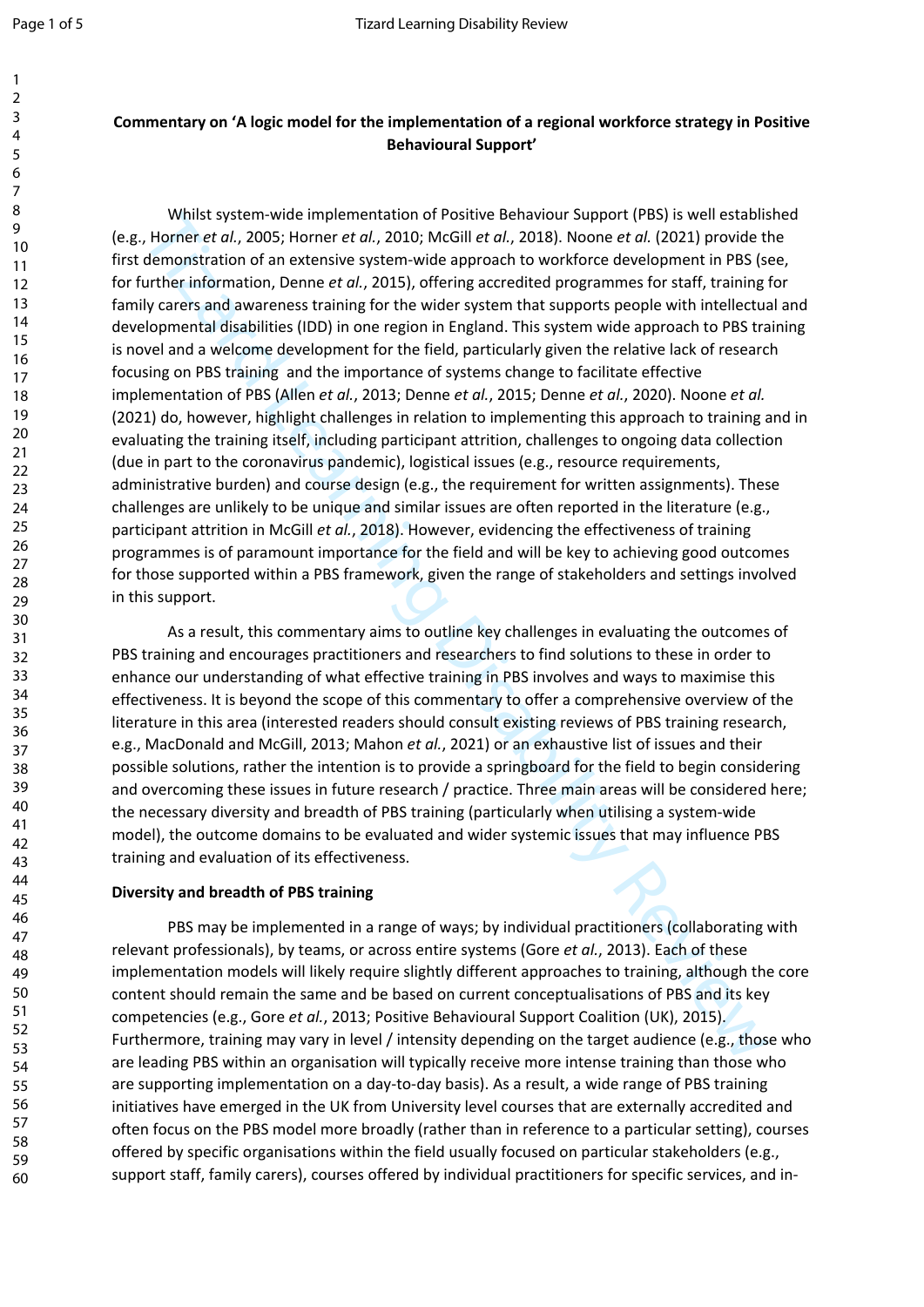house training developed by organisations that support people with IDD. As noted by Denne *et al.* (2015) there are no systematic accreditation processes or national standards relating to training in PBS within the UK, therefore it is likely that the content, emphasis and quality of training varies significantly. This variability is also evident within the literature, for example Gore and Umizawa (2011) utilised brief workshop-based training for family carers and teachers, Rose *et al.* (2014) evaluated one day group training for care staff, and McGill, Bradshaw and Hughes (2007) examined outcomes following an extended University based course in PBS.

Whilst diversity across courses enables flexibility to develop training that meets a range of needs and that can be tailored to specific organisational contexts or settings, this also leads to challenges in evaluating the evidence base relating to PBS training and in comparing outcomes across training models. As noted by Denne *et al.* (2015) many training initiatives do not routinely evaluate the outcomes of the training (beyond basic measures of participants' experiences of the training), resulting in a lack of research focusing on PBS training outcomes, and even where this evaluation does take place, it is difficult to compare outcomes when training models vary so widely. It is notable that there is little information about the minimum requirements for effective PBS training (e.g., in terms of core content, delivery model, intensity etc.) therefore this must be a key focus for the field in order to move towards a clearer understanding of the core components of training that is likely to be effective for different stakeholders / purposes.

#### **Training outcomes**

J) utilies one two reasons posses training for training contents and teachers, nose et al. (2014)<br>and the disk group training for care staff, and McGill, Bradshaw and Hughes (2007) exam<br>omes following an extended Universit Perhaps the most significant challenge to evaluating PBS training is identifying the most appropriate and sensitive outcome measures, given the broad range of outcomes targeted by PBS approaches (an issue also relevant to the evaluation of PBS more generally, Gore *et al.*, 2020; Hagiliassis and Di Marco, 2019). This is reflected in the range of outcomes examined in PBS training literature, including those for service users and staff (see MacDonald and McGill, 2013). As noted above, the focus of PBS training may vary from intensive externally accredited courses, to more general awareness raising training for a wide range of stakeholders who may or may not use PBS directly in their work (as in Noone *et al.*, 2021). This means that the evaluation of training must necessarily vary and focus on outcomes at different levels (e.g., service user outcomes, outcomes for other stakeholders such as family carers, trainee outcomes, and organisational outcomes) and carefully consider the outcomes that can reasonably be expected to change based on the training delivered (Denne *et al.*, 2015).

Each of these outcome levels are also likely to pose their own challenges when considered as measures for evaluating PBS training, not least because the link between training and outcomes for those not directly involved in the training is less direct and other factors may account for any observed changes (MacDonald and McGill, 2013). These issues are not unique to training in PBS specifically, but are particularly important for practitioners / researchers within this field, given the diversity of potential outcomes when utilising PBS to support people with IDD. Even where a more direct link can be made between the training and outcomes (e.g., where outcomes for the trainee themselves are evaluated, such as knowledge / confidence changes) it may be difficult to identify an appropriate and sensitive measure for this purpose and attention within the field should be given to developing robust, psychometrically valid outcome measures. Finally, the extent to which outcomes for trainees are translated into changes in practice may be important to consider, particularly for training that does not include practice-based elements and is more didactic in nature. Evidence in relation to other training courses suggests that a practice element is imperative (Jones *et al.*, 1999; Jones *et al.*, 2001; see MacDonald and McGill, 2013) and it is therefore important to consider the extent to which PBS training can influence practice where this is not directly targeted by the training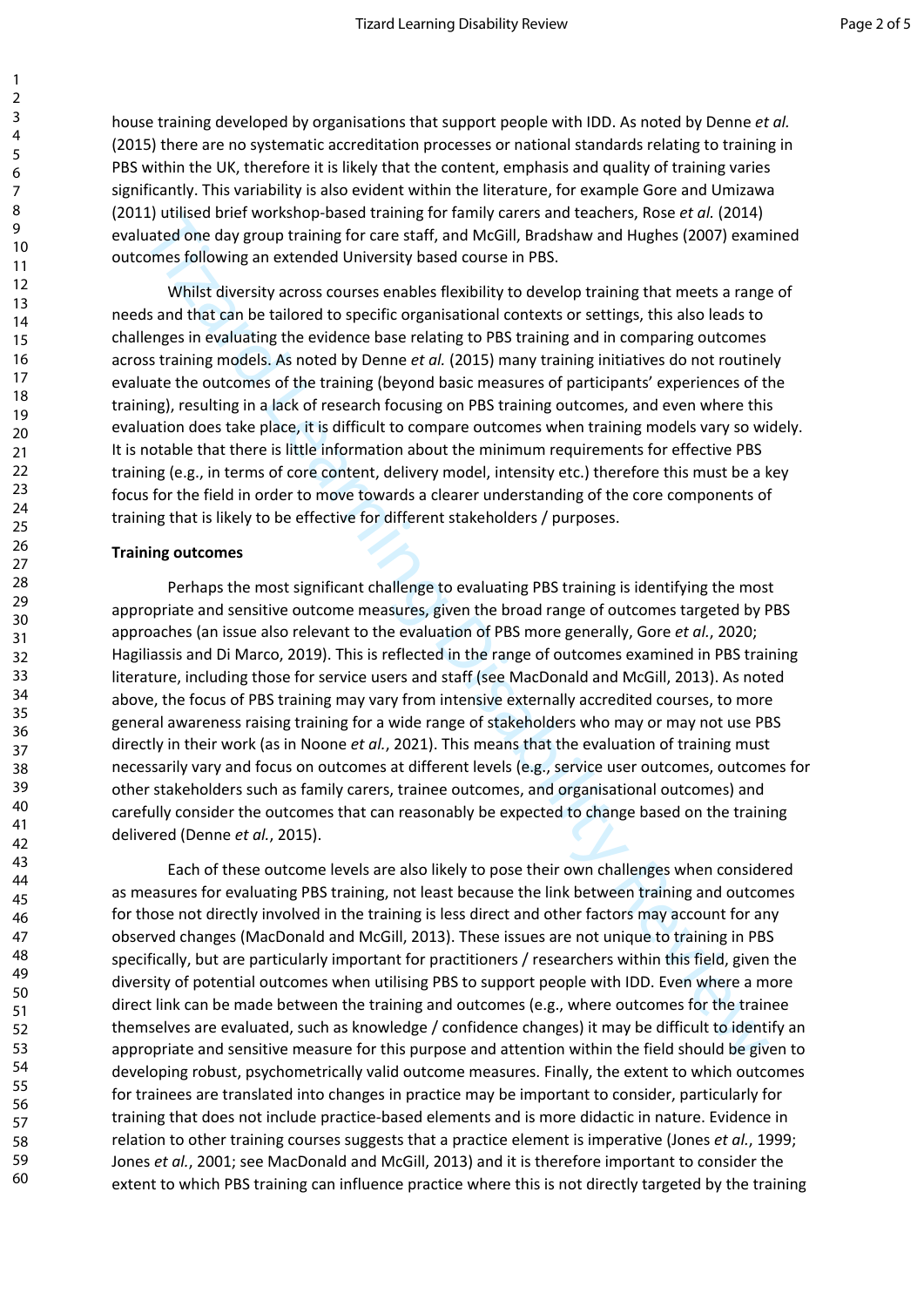1

itself. It is beyond the scope of this commentary to consider the evidence relating to specific outcome measures but building on the existing work in this area (e.g., Gore *et al.*, 2020; Hagiliassis and Di Marco, 2019) and extending this to evaluation of PBS training will aid our understanding of key outcome domains for training, and support comparisons between training courses where a core set of outcome domains are targeted.

### **Wider systemic issues**

In addition to issues relating to evaluating the training itself, there are a range of systemic issues within the field that may influence the extent to which it is possible to robustly evaluate a training course. For example, Noone *et al.* (2021) highlighted issues relating to staff illness/turnover which is common in the field and may mean that training is not fully completed or those who complete training do not remain within the same organisation long enough for evaluation of medium- to long-term outcomes (an issue also highlighted by McGill *et al.*, 2018). This may also result in inconsistent implementation of PBS and influence any conclusions relating to service user or organisational outcomes following staff training in PBS. Linked to this, these outcomes may be influenced by the extent to which organisations and their service user population change over time (MacDonald and McGill, 2013), making longitudinal evaluation of outcomes difficult.

In addition, as noted by many authors (e.g., Allen *et al.*, 2013; Denne *et al.*, 2015; Denne *et al.*, 2020; Gore *et al.*, 2013) PBS involves more than just changes in the practice of individual staff members, and requires organisational culture change and significant commitment from every member of an organisation. This extensivity of outcome may be difficult to achieve as a result of short or low intensity training initiatives and this may therefore impact on outcomes relevant to the application of PBS in services which should be taken into account when evaluating the impact of training on service user or organisational outcomes. It will be useful for the field to investigate effective methods for achieving organisational culture and practice change, which to date has been notoriously hard to evidence (Denne *et al.*, 2020).

# **Conclusion**

or outcome comains are targeted.<br>
Somewhaves relating to evaluating the training itself, there are a range of system in addition to issues relating to evaluating the training isself. There are a range of system is system i Noone *et al.* (2021) present a blueprint for system wide training in PBS across a large region in England, involving multiple stakeholders, multiple organisations, and training at a range of levels. Replications of this model and robust evaluations are needed in order to build an evidence base for training at this scale. However, as noted throughout this commentary, there are a number of challenges inherent in the evaluation of practice focused training, many of which are unique to or particularly problematic for training in PBS. Whilst the evidence base for PBS grows, it will be important for the field to also focus on demonstrating effective methodologies for scaling up delivery of PBS to those who would most benefit, which will necessarily involve training at a number of levels. Accreditation of training providers and the development national standards is likely to be helpful (Denne *et al.*, 2015), as well as identification of the minimum components necessary for effective outcomes at a number of levels. Achieving this will involve consideration of a range of issues to evaluating training, including those identified here, and is likely to be an ongoing aim for this developing field.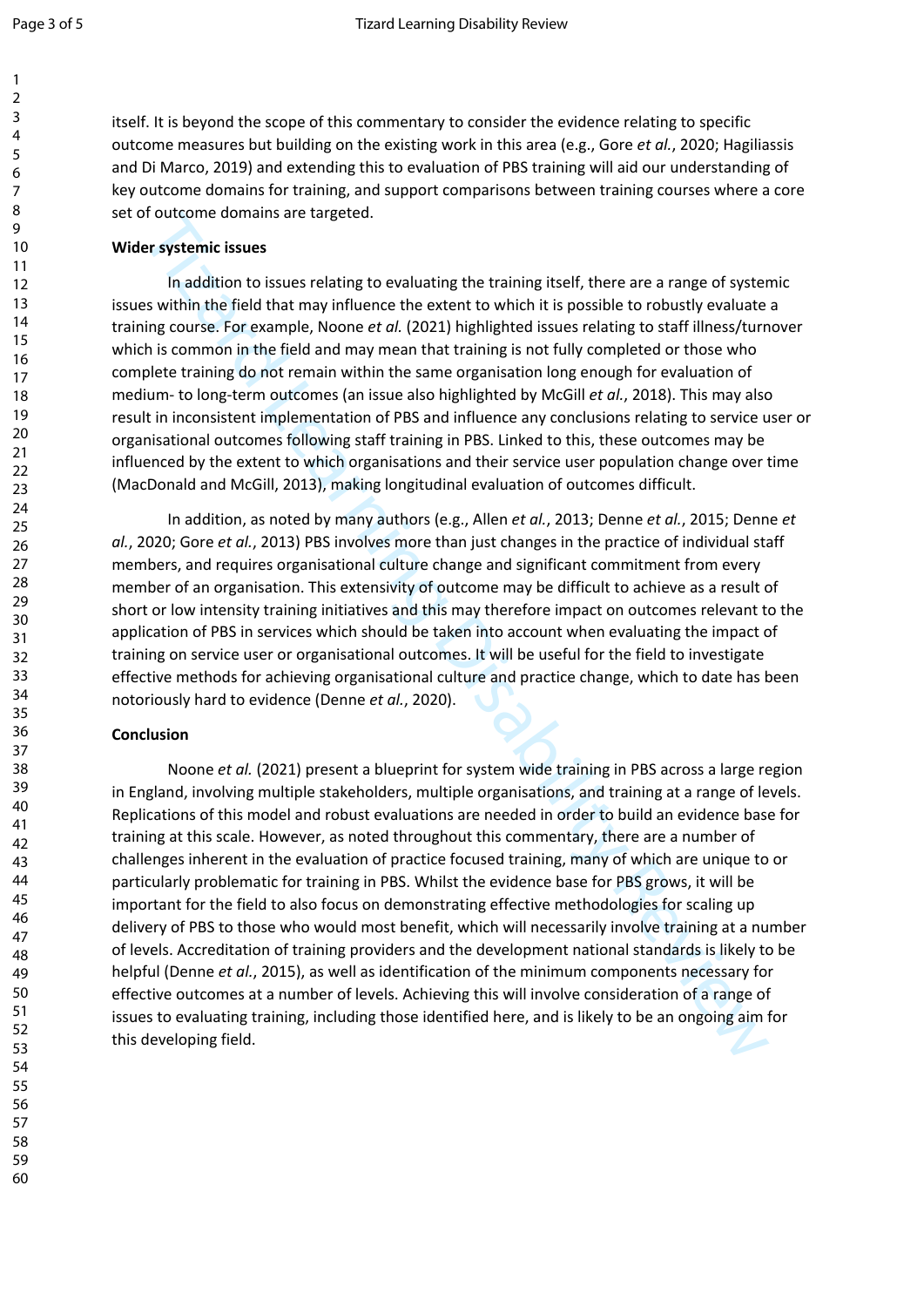- Allen, D., McGill, P., Hastings, R.P., Toogood, S., Baker, P., Gore, N.J.*, et al* (2013), "Implementing positive behavioural support: Changing social and organisational contexts", *International Journal of Positive Behavioural Support,* Vol. 3 No. 2, pp. 32-41.
- Denne, L.D., Gore, N.J., Hughes, J.C., Toogood, S., Jones, E. and Brown, F.J. (2020), "Implementing evidence-based practice: The challenge of delivering what works for people with learning disabilities at risk of behaviours that challenge", *Tizard Learning Disability Review,* Vol. 25 No. 3, pp. 133-143.
- Denne, L.D., Jones, E., Lowe, K., Brown, F.J. and Hughes, J.C. (2015), "Putting positive behavioural support into practice: The challenges of workforce training and development", *International Journal of Positive Behavioural Support,* Vol. 5 No. 2, pp. 43-54.
- Gore, N.J., Jones, E. and Stafford, V. (2020), "Building core domains for the evaluation of PBS: A consensus-based approach", *International Journal of Positive Behavioural Support,* Vol. 10 No. 1, pp. 4-15.
- Gore, N.J., McGill, P., Toogood, S., Allen, D., Hughes, J.C., Baker, P.*, et al* (2013), "Definition and scope for positive behavioural support", *International Journal of Positive Behavioural Support,*  Vol. 3 No. 2, pp. 14-23.
- Gore, N.J. and Umizawa, H. (2011), "Challenging behavior training for teaching staff and family carers of children with intellectual disabilities: A preliminary evaluation", *Journal of Policy and Practice in Intellectual Disabilities,* Vol. 8 No. 4, pp. 266-275.
- Hagiliassis, N. and Di Marco, M. (2019), "PBS outcomes measurement: A new taxonomy to support organisational implementation", *International Journal of Positive Behavioural Support,* Vol. 9 No. 2, pp. 16-24.
- Horner, R., Sugai, G. and Anderson, C.M. (2010), "Examining the evidence base for school-wide positive behavior support", *Focus on Exceptional Children,* Vol. 42 No. 8, pp. 1-14.
- Horner, R., Sugai, G., Todd, A. & Lewis-Palmer, T. (2005) School-wide positive behavior support. In: *Individualized Supports for Students with Problem Behaviors: Designing Positive Behavior Plans*  (eds. L.M. Bambara & L. Kern), pp. 359-391. The Guildford Press, .
- Jones, E., Felce, D., Lowe, K., Bowley, C., Pagler, J., Gallagher, B.*, et al* (2001), "Evaluation of the dissemination of active support training in staffed community residences", *American Journal on Mental Retardation,* Vol. 106 No. 4, pp. 344-358.
- evolume-based practice: The challenge of delivering whis worse. To people with bearing evolume-based practice: The challenge of delivering what works for people with bearing pp. 133-143.<br>
The challenge of delivering what w Jones, E., Perry, J., Lowe, K., Felce, D., Toogood, S., Dunstan, F.*, et al* (1999), "Opportunity and the promotion of activity among adults with severe intellectual disability living in community residences: The impact of training staff in active support", *Journal of Intellectual Disability Research,* Vol. 43 No. 3, pp. 164-178.
- MacDonald, A. and McGill, P. (2013), "Outcomes of staff training in positive behaviour support: A systematic review", *Journal of Developmental and Physical Disabilities,* Vol. 25 No. 1, pp. 17-33.
- Mahon, D., Walsh, E., Holloway, J. and Lydon, H. (2021), "A systematic review of training methods to increase staff's knowledge and implementation of positive behaviour support in residential and